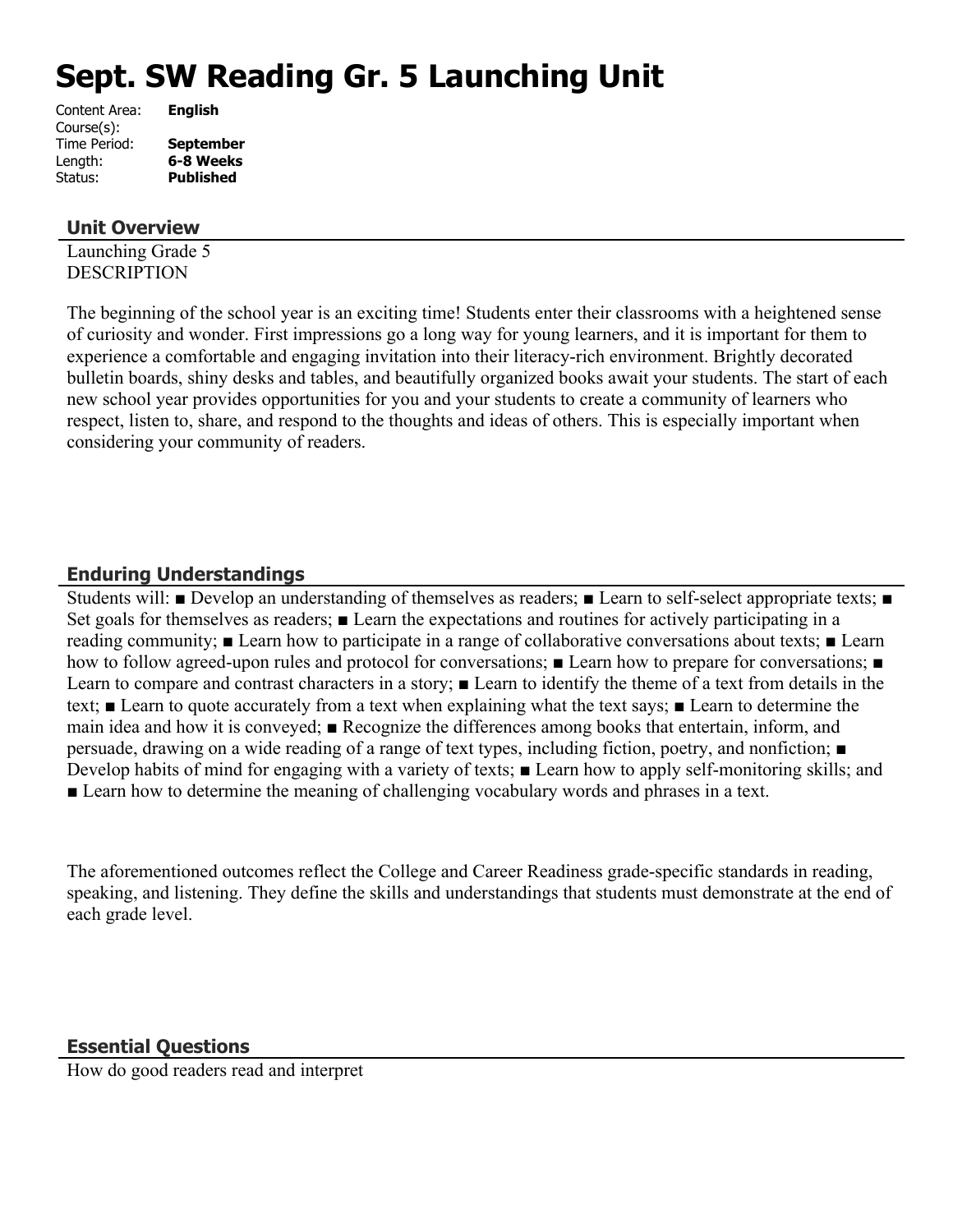Interactive Read-Aloud Lessons

Lesson 1: What Is a Reading Workshop? uses The Hard-Times Jar by Ethel Footman Smothers. Rationale: Reading workshop is the time of day to nurture and support readers while learning the power of reading. Students will learn about the structure, expectations, and routines of a reading workshop. Common Core State Standards: RL.5.2, SL.5.1 Skills and Strategies: Text and Genre Features/Structure, Using Schema, Making Inferences, Speaking to Communicate, Listening and Responding, Engaging in Discussion/Collaborating

Lesson 2: Considering Our Reading Identities uses Old Henry by Joan W. Blos. Rationale: Readers develop an understanding of their unique identities. Students will reflect on their interests and histories as readers. Common Core State Standards: RL.5.1, RL.5.2, SL.5.1 Skills and Strategies: Text and Genre Features/Structure, Using Schema, Determining Importance, Speaking to Communicate, Listening and Responding, Engaging in Discussion/Collaborating

Lesson 3: Crafting a Reading Life uses When Jessie Came Across the Sea by Amy Hest. Rationale: Readers are individuals with different strengths, challenges, and interests. Students will use their own identities to selfselect texts across genres and grow their thinking in different ways. Common Core State Standards: RL.5.1, RL.5.2, RL.5.10, SL.5.1, SL.5.4 Skills and Strategies: Text and Genre Features/Structure, Using Schema, Determining Importance, Speaking to Communicate, Listening and Responding, Engaging in Discussion/Collaborating

Lesson 4: Understanding Means Thinking uses My Life in Dog Years by Gary Paulsen. Rationale: Readers pay attention to their thinking to know that they understand what they read and to clear up confusion. Students will learn that when meaning breaks down, they have to do reading work to clear up confusion, including rereading and slowing down. Common Core State Standards: RL.5.1, RL.5.6, SL.5.1, SL.5.4, L.5.4 Skills and Strategies: Questioning, Making Inferences, Monitoring and Repairing Comprehension, Finding Word Meaning (Vocabulary), Speaking to Communicate, Listening and Responding, Engaging in Discussion/Collaborating

Lesson 5: Activating Schema uses For the Love of the Game: Michael Jordan and Me by Eloise Greenfield. Rationale: Readers use a variety of strategies to understand their reading, find meaning in texts, and build stamina as readers. Students will activate schema, or prior knowledge, before reading to help them make connections and build understanding. Common Core State Standards: RL.5.1, RL.5.2, RL.5.4, RL.5.10, SL.5.1, L.5.4, W.5.10 Skills and Strategies: Text and Genre Features/Structure, Using Schema, Visualizing, Making Inferences, Speaking to Communicate, Listening and Responding, Engaging in Discussion/Collaborating

Lesson 6: The Power of Conversation uses My Life in Dog Years by Gary Paulsen. Rationale: Readers come together to have conversations in order to both share thinking and grow ideas together. Students will learn how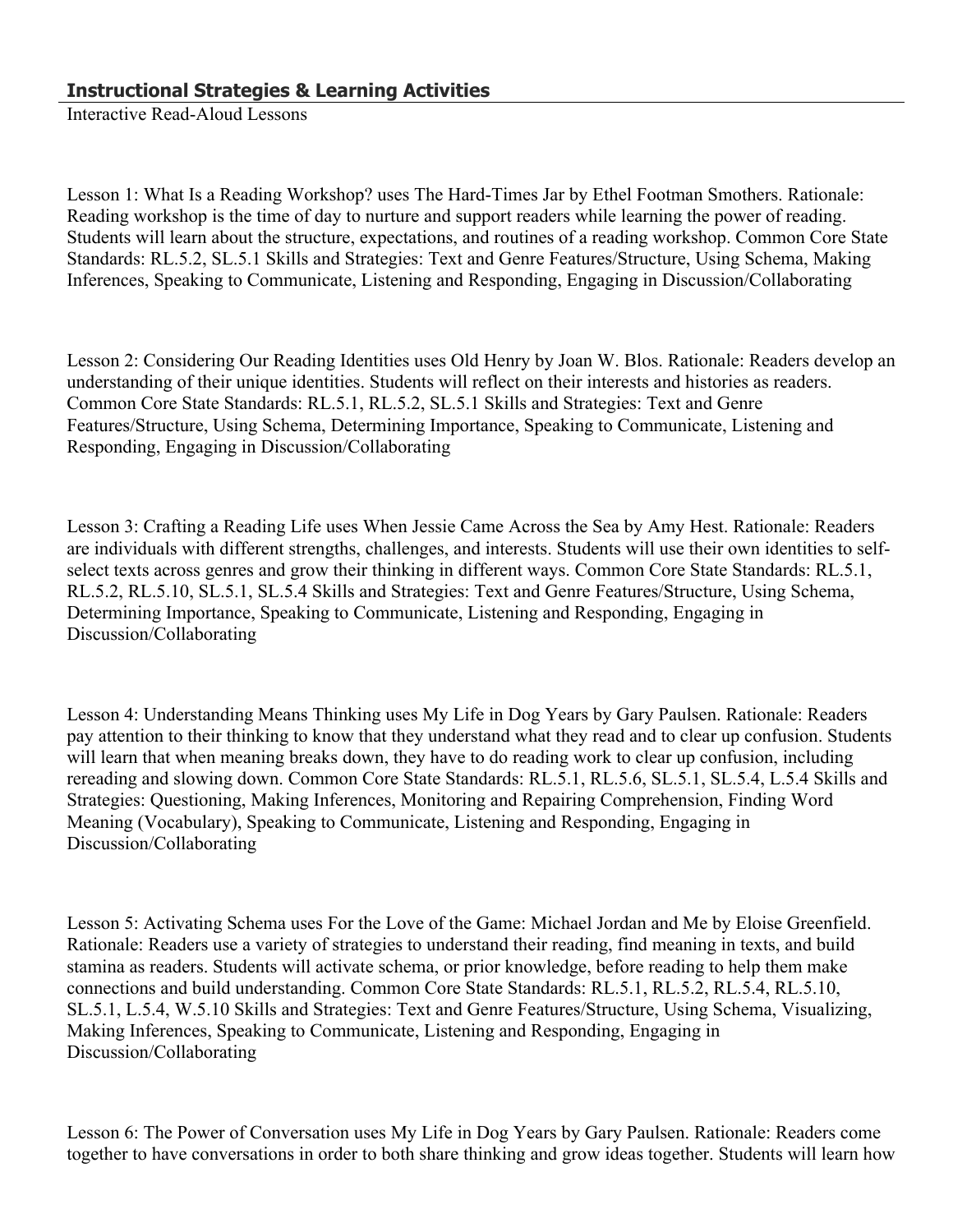to follow a clear protocol during conversations. Common Core State Standards: RL.5.1, RL.5.2, SL.5.1, SL.5.4, SL.5.6 Skills and Strategies: Making Inferences, Determining Importance, Speaking to Communicate, Listening and Responding, Engaging in Discussion/Collaborating

Lesson 7: Getting Ready to Begin uses My Life in Dog Years by Gary Paulsen. Rationale: When readers know they will be discussing a text, they prepare for conversation by collecting their thinking and questions. Students will learn how to use a repertoire of strategies to begin conversations. Common Core State Standards: RL.5.1, RL.5.2, SL.5.1 Skills and Strategies: Using Schema, Questioning, Making Inferences, Speaking to Communicate, Listening and Responding, Engaging in Discussion/Collaborating

Lesson 8: Growing Ideas Through Conversation uses A Day's Work by Eve Bunting. Rationale: Readers grow ideas about their reading by talking to other readers. Students will use different conversational moves, like asking questions and using textual evidence, to develop, support, and defend an idea about a text. Common Core State Standards: RL.5.1, RL.5.2, RL.5.3, SL.5.1, SL.5.4 Skills and Strategies: Making Inferences, Determining Importance, Synthesizing, Speaking to Communicate, Listening and Responding, Engaging in Discussion/Collaborating Launching Grade 5 Overview © 2013 Schoolwide, Inc. •

Mini-Lessons

Lesson 1: Studying Ourselves as Readers uses My Life in Dog Years by Gary Paulsen. Rationale: Readers need to have an understanding of their pace and stamina when reading in order to develop a clearer sense of themselves as readers. Students will track the time and amount they read to gather data for their own reflection. Common Core State Standard: RL.5.10 Skills and Strategies: Text and Genre Features/Structure, Monitoring and Repairing Comprehension

Lesson 2: Making a Plan for Ourselves as Readers uses The Hard-Times Jar by Ethel Footman Smothers. Rationale: Readers have both short-term and long-term plans for their reading lives. Students will keep a running list of books to read in order to develop their reading identities and build independence as readers. Common Core State Standards: RL.5.10, SL.5.1 Skills and Strategies: Determining Importance, Synthesizing, Using Schema

Lesson 3: Book Talks uses A Day's Work by Eve Bunting. Rationale: Readers share books with each other and get recommendations from other readers. Students will understand the importance of book recommendations, begin a procedure for keeping track of interesting titles, and identify a book that would warrant a "book talk." Common Core State Standards: RL.5.1, RL.5.9, RL.5.10, SL.5.1, SL.5.4, SL.5.6, W.5.10 Skills and Strategies: Determining Importance, Synthesizing, Speaking to Communicate, Listening and Responding

Lesson 4: Partner Talk uses Old Henry by Joan W. Blos. Rationale: Readers talk with partners about their thinking regarding their reading in order to support comprehension. Students will jot down ideas and share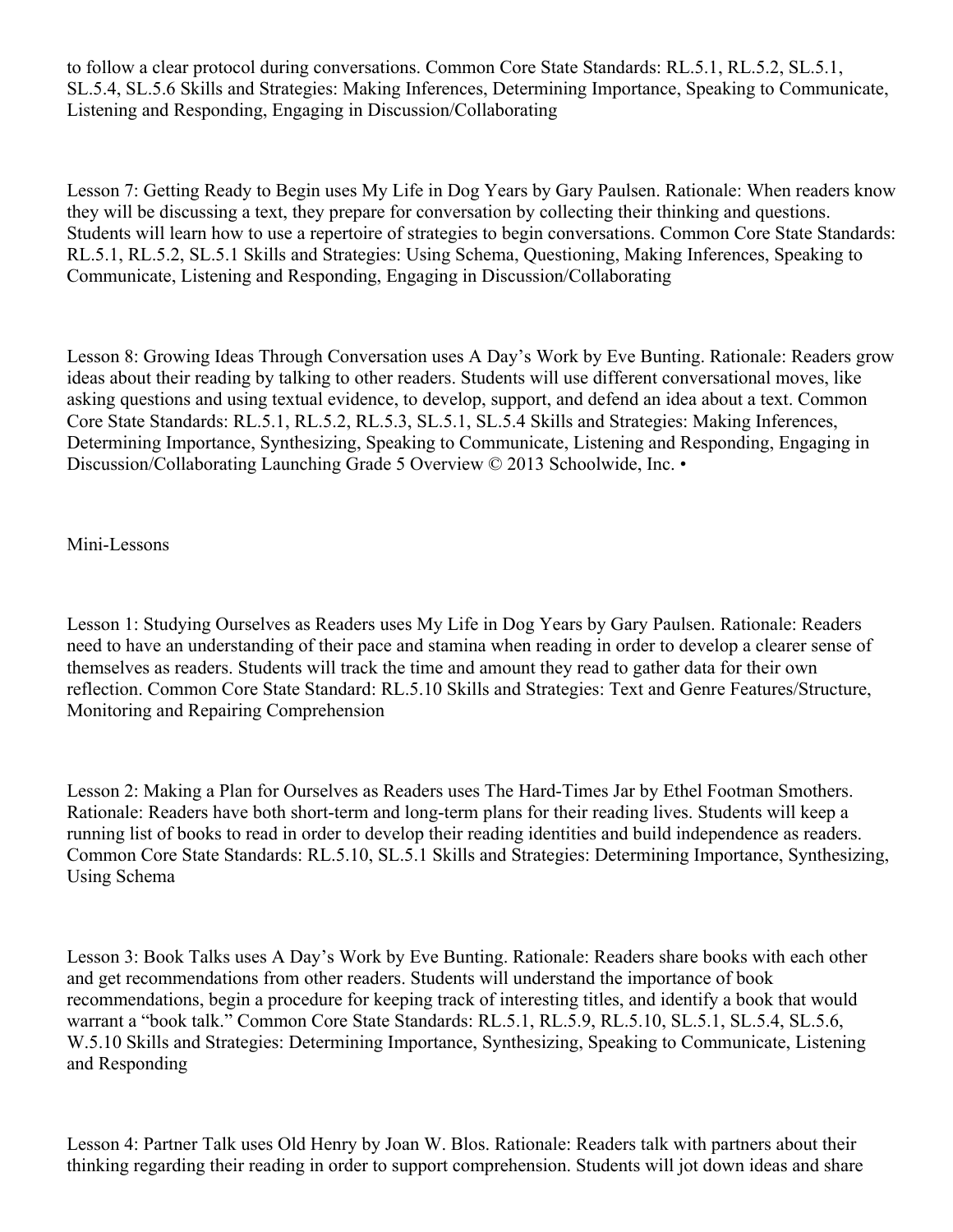with a partner using conversation protocol. Common Core State Standards: RL.5.1, SL.5.1, SL.5.6 Skills and Strategies: Questioning, Making Inferences, Determining Importance, Speaking to Communicate, Listening and Responding, Engaging in Discussion/Collaborating

Lesson 5: Elements of a Story uses A Day's Work by Eve Bunting and "Cat Clues" by Jacqueline Adams from Highlights from the Launching Shared Texts. Rationale: Readers of fiction pay attention to story elements to monitor understanding and help build the world of the story. Students will identify the elements of a story as a strategy for supporting comprehension. Common Core State Standards: RL.5.2, RL.5.3, L.5.6, SL.5.1 Skills and Strategies: Text and Genre Features/Structure, Making Inferences, Monitoring and Repairing Comprehension

Lesson 6: Examining Characters uses When Jessie Came Across the Sea by Amy Hest. Rationale: Readers of fiction examine and analyze characters. Students will compare and contrast characters to develop a deeper understanding of the text. Common Core State Standards: RL.5.2, RL.5.3, RL.5.1, SL.5.1 Skills and Strategies: Making Inferences, Determining Importance, Synthesizing

Lesson 7: Reviewing Reading Data uses students' reading logs and reflections. Rationale: Readers reflect on their notes and reading logs to gain insight into their habits and behaviors as readers. Students will reflect on their reading logs to better understand their own stamina and pacing and the circumstances that best support their reading. Common Core State Standard: RL.5.10 Skills and Strategies: Making Inferences, Synthesizing

Lesson 8: Uncovering the Meaning of a Poem uses For the Love of the Game: Michael Jordon and Me by Eloise Greenfield and "Ars Poetica" by Georgia Heard from the Launching Shared Texts. Rationale: Readers of poetry build their understanding by using a variety of strategies for inferring. Students will do a close reading of a poem to determine what the poet is really saying. Common Core State Standards: RL.5.2, RL.5.4, RL.5.5, RL.5.10, L.5.5, SL.5.1, W.5.10 Skills and Strategies: Making Inferences, Synthesizing, Monitoring and Repairing Comprehension

Lesson 9: Finding the Main Idea in Nonfiction uses "Waiting for Miss Liberty" by Barbara D. Krasner from Highlights from the Launching Shared Texts. Rationale: Readers of nonfiction have an understanding of the features and structures of nonfiction texts. Students will determine the main idea of a text by using their knowledge of features and structures. Common Core State Standards: RI.5.1, RI.5.2, RI.5.3, RI.5.10, SL.5.1 Skills and Strategies: Making Inferences, Determining Importance, Synthesizing

Lesson 10: Setting Goals and Making Plans uses all of the mentor texts from the unit and students' reflection sheets. Rationale: Readers consistently set goals and make plans. Students will reflect on themselves as readers and set goals for their future reading work. Common Core State Standard: RL.5.10 Skills and Strategies: Making Inferences, Synthesizing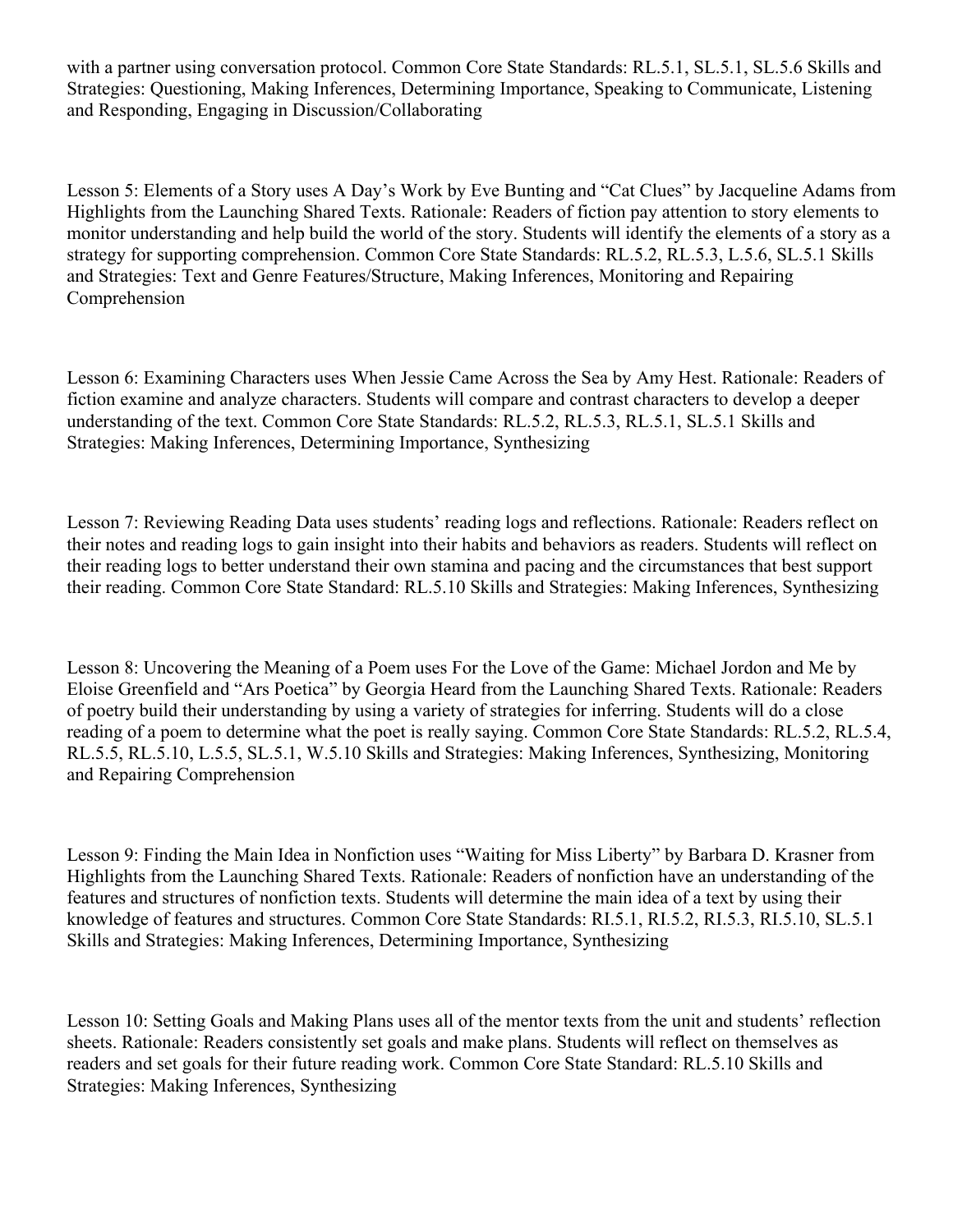#### **Integration of Career Readiness, Life Literacies and Key Skills**

Students will work on conversation skills.

Students will share ideas with partners and class.

Different career options will be presented in the mentor text reading.

| TECH.9.4.5.DC.4      | Model safe, legal, and ethical behavior when using online or offline technology (e.g.,<br>$8.1.5.NI.2$ ).                                                                                         |
|----------------------|---------------------------------------------------------------------------------------------------------------------------------------------------------------------------------------------------|
|                      | Curiosity and a willingness to try new ideas (intellectual risk-taking) contributes to the<br>development of creativity and innovation skills.                                                    |
| <b>TECH.9.4.5.CT</b> | Critical Thinking and Problem-solving                                                                                                                                                             |
| <b>WRK.9.2.5.CAP</b> | <b>Career Awareness and Planning</b>                                                                                                                                                              |
|                      | The ability to solve problems effectively begins with gathering data, seeking resources,<br>and applying critical thinking skills.                                                                |
| WRK.9.2.5.CAP.1      | Evaluate personal likes and dislikes and identify careers that might be suited to personal<br>likes.                                                                                              |
| WRK.9.2.5.CAP.2      | Identify how you might like to earn an income.                                                                                                                                                    |
|                      | Digital identities must be managed in order to create a positive digital footprint.                                                                                                               |
|                      | An individual's passions, aptitude and skills can affect his/her employment and earning<br>potential.                                                                                             |
| WRK.9.2.5.CAP.3      | Identify qualifications needed to pursue traditional and non-traditional careers and<br>occupations.                                                                                              |
|                      | Collaboration with individuals with diverse perspectives can result in new ways of thinking<br>and/or innovative solutions.                                                                       |
| WRK.9.2.5.CAP.4      | Explain the reasons why some jobs and careers require specific training, skills, and<br>certification (e.g., life guards, child care, medicine, education) and examples of these<br>requirements. |
| <b>TECH.9.4.5.CI</b> | Creativity and Innovation                                                                                                                                                                         |

## **Technology and Design Integration**

Students will interact with the lesson through the Smartboard. Students will generate digital projects to document understanding.

CS.3-5.8.1.5.CS.3 Identify potential solutions for simple hardware and software problems using common troubleshooting strategies.

#### **Interdisciplinary Connections**

Various disciplines will be explored through group texts and individual leveled, choice texts.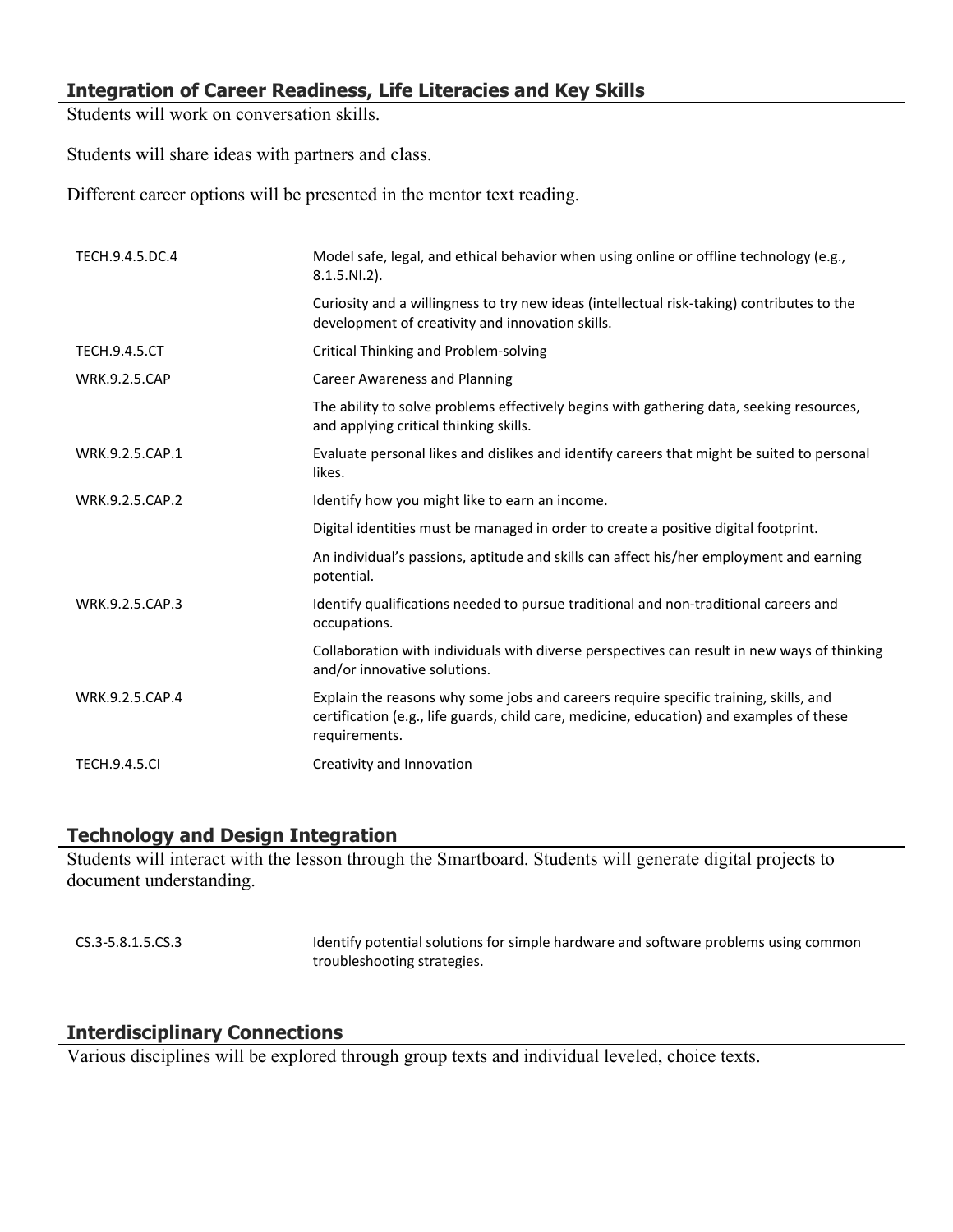## **Differentiation**

- Understand that gifted students, just like all students, come to school to learn and be challenged.
- Pre-assess your students. Find out their areas of strength as well as those areas you may need to address before students move on.
- Consider grouping gifted students together for at least part of the school day.
- Plan for differentiation. Consider pre-assessments, extension activities, and compacting the curriculum.
- Use phrases like "You've shown you don't need more practice" or "You need more practice" instead of words like "qualify" or "eligible" when referring to extension work.
- Encourage high-ability students to take on challenges. Because they're often used to getting good grades, gifted students may be risk averse.
- **Definitions of Differentiation Components**:
	- $\circ$  Content the specific information that is to be taught in the lesson/unit/course of instruction.
	- o Process how the student will acquire the content information.
	- o Product how the student will demonstrate understanding of the content.
	- $\circ$  Learning Environment the environment where learning is taking place including physical location and/or student grouping

## **Differentiation occurring in this unit:**

Students will have access to leveled libraries of a variety of texts and be able to choose based on interest.

## **Modifications & Accommodations**

Refer to QSAC EXCEL SMALL SPED ACCOMMOCATIONS spreadsheet in this discipline.

## **Modifications and Accommodations used in this unit:**

IEP and 504 accommodations will be utilized.

## **Benchmark Assessments**

**Benchmark Assessments** are given periodically (e.g., at the end of every quarter or as frequently as once per month) throughout a school year to establish baseline achievement data and measure progress toward a standard or set of academic standards and goals.

#### **Schoolwide Benchmark assessments:**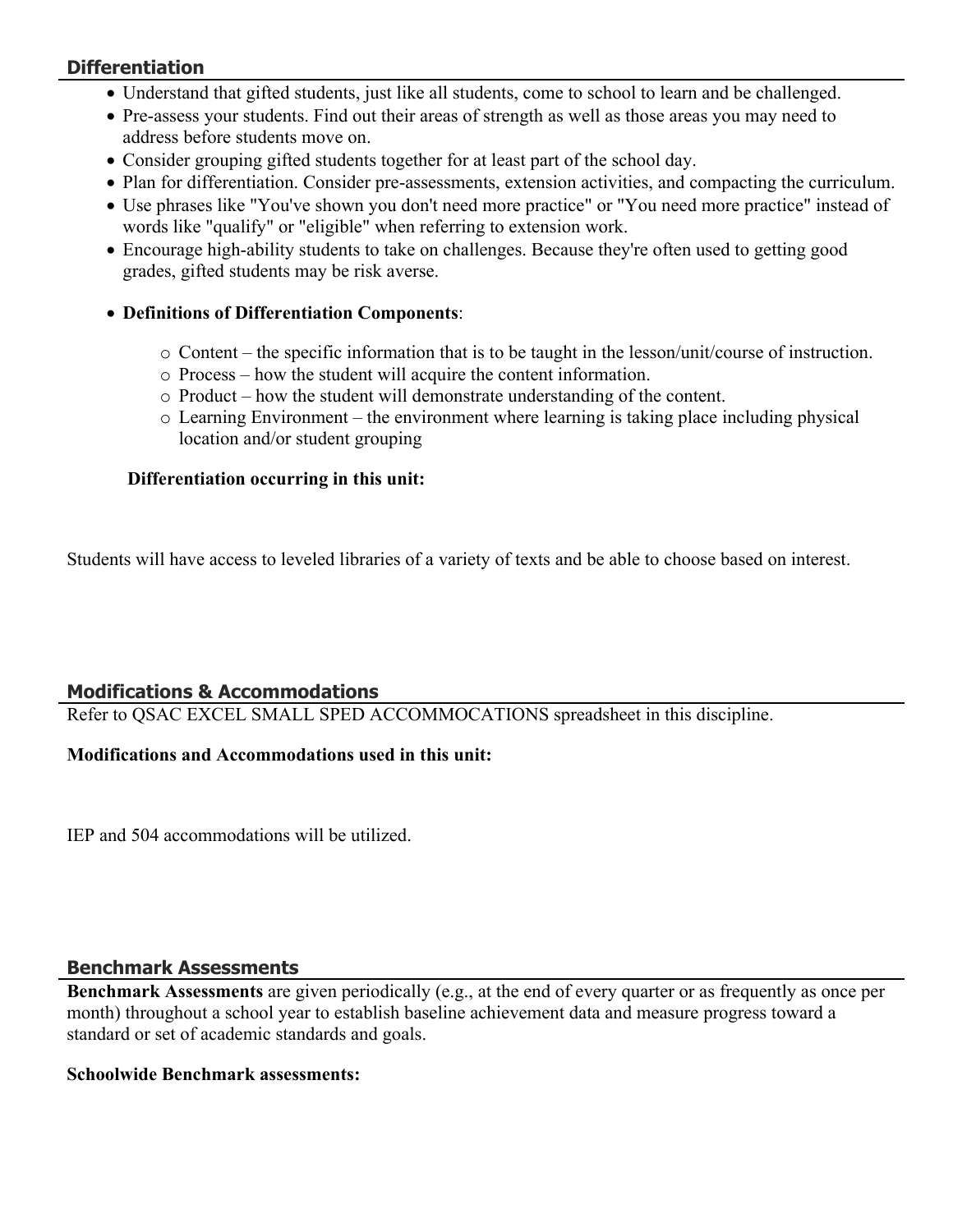DRA

Aimsweb

Linkit testing 3 times a year.

## **Formative Assessments**

Assessment allows both instructor and student to monitor progress towards achieving learning objectives, and can be approached in a variety of ways. **Formative assessment** refers to tools that identify misconceptions, struggles, and learning gaps along the way and assess how to close those gaps. It includes effective tools for helping to shape learning, and can even bolster students' abilities to take ownership of their learning when they understand that the goal is to improve learning, not apply final marks (Trumbull and Lash, 2013). It can include students assessing themselves, peers, or even the instructor, through writing, quizzes, conversation, and more. In short, formative assessment occurs throughout a class or course, and seeks to improve student achievement of learning objectives through approaches that can support specific student needs (Theal and Franklin, 2010, p. 151).

#### **Formative Assessments used in this unit:**

**t: Discussion** Teacher observation worksheets projects teacher made tests

## **Summative Assessments**

**Summative assessments** evaluate student learning, knowledge, proficiency, or success at the conclusion of an instructional period, like a unit, course, or program. Summative assessments are almost always formally graded and often heavily weighted (though they do not need to be). Summative assessment can be used to great effect in conjunction and alignment with formative assessment, and instructors can consider a variety of ways to combine these approaches.

## **Summative assessments for this unit:**

Unit assessments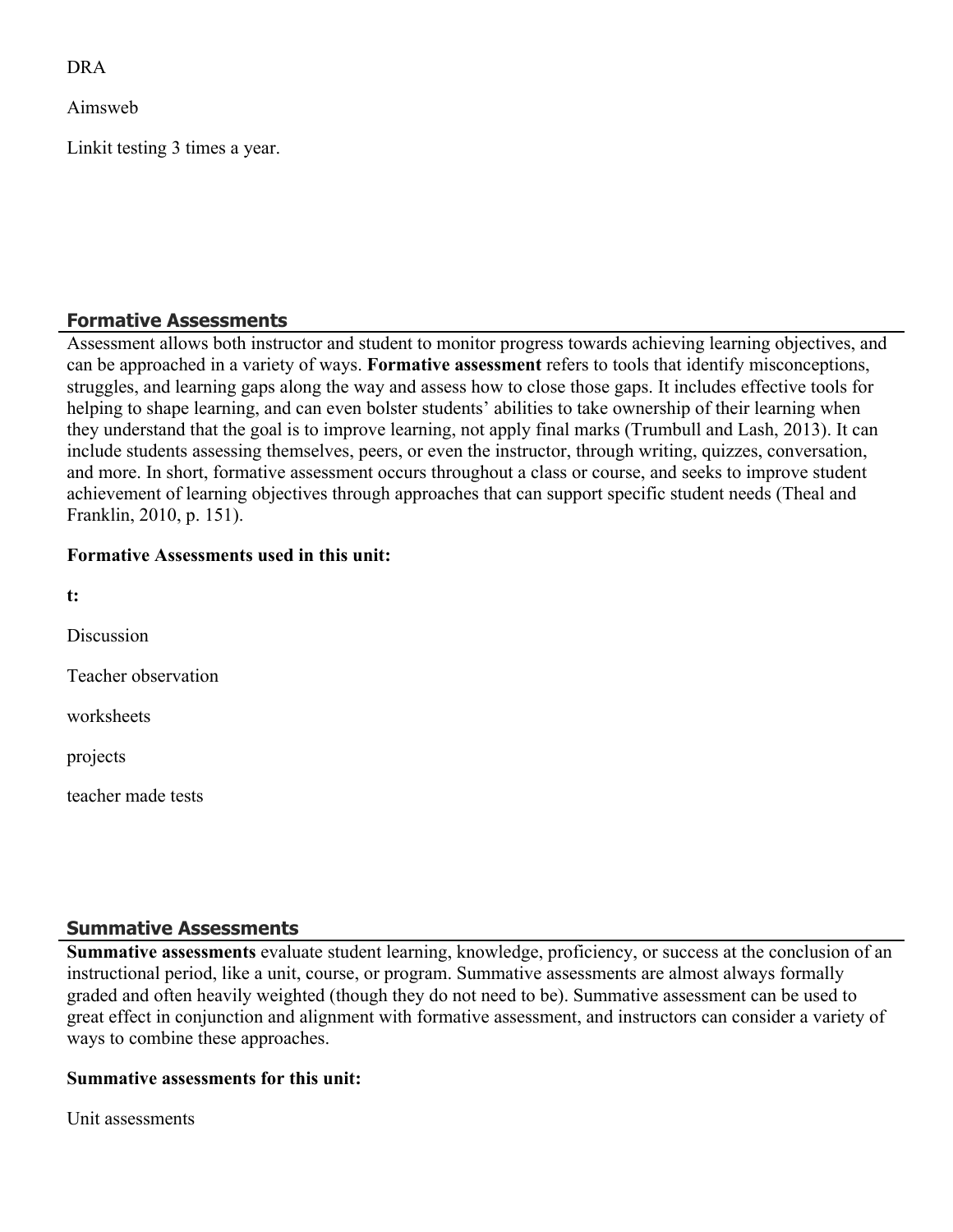#### **Instructional Materials**

Instructional material with the Schoolwide, Inc. unit,

#### Mentor texts

 A Day's Work by Eve Bunting For the Love of the Game: Michael Jordan and Me by Eloise Greenfield The Hard-Times Jar by Ethel Footman Smothers My Life in Dog Years by Gary Paulsen Old Henry by Joan W. Blos When Jessie Came Across the Sea by Amy Hest Launching Shared Texts "Ars Poetica" by Georgia Heard "Cat Clues" by Jacqueline Adams from Highlights (Lexile Level: 470L) "Waiting for Miss Liberty" by Barbara D. Krasner from Highlights (Lexile Level:

| <b>Standards</b> |                                                                                                                                                                                                                                                                       |
|------------------|-----------------------------------------------------------------------------------------------------------------------------------------------------------------------------------------------------------------------------------------------------------------------|
| LA.RL.5.1        | Quote accurately from a text, and make relevant connections when explaining what the<br>text says explicitly and when drawing inferences from the text.                                                                                                               |
| LA.RL.5.2        | Determine the key details in a story, drama or poem to identify the theme and to<br>summarize the text.                                                                                                                                                               |
| LA.L.5.4         | Determine or clarify the meaning of unknown and multiple-meaning words and phrases<br>based on grade 5 reading and content, choosing flexibly from a range of strategies.                                                                                             |
| LA.W.5.10        | Write routinely over extended time frames (time for research, reflection,<br>metacognition/self-correction and revision) and shorter time frames (a single sitting or a<br>day or two) for a range of discipline-specific tasks, purposes, and audiences.             |
| LA.RL.5.5        | Explain how a series of chapters, scenes, or stanzas fits together to provide the overall<br>structure of a particular story, drama, or poem.                                                                                                                         |
| LA.RL.5.6        | Describe how a narrator's or speaker's point of view influences how events are described.                                                                                                                                                                             |
| LA.SL.5.1        | Engage effectively in a range of collaborative discussions (one-on-one, in groups, and<br>teacher-led) with diverse partners on grade 5 topics and texts, building on others' ideas<br>and expressing their own clearly.                                              |
| LA.L.5.5         | Demonstrate understanding of figurative language, word relationships, and nuances in<br>word meanings.                                                                                                                                                                |
| LA.RL.5.4        | Determine the meaning of words and phrases as they are used in a text, including<br>figurative language such as metaphors and similes.                                                                                                                                |
| LA.RI.5.10       | By the end of year, read and comprehend literary nonfiction at grade level text-complexity<br>or above, with scaffolding as needed.                                                                                                                                   |
| LA.L.5.6         | Acquire and use accurately grade-appropriate general academic and domain-specific<br>words and phrases, including those that signal contrast, addition, and other logical<br>relationships (e.g., however, although, nevertheless, similarly, moreover, in addition). |
| LA.RL.5.10       | By the end of the year, read and comprehend literature, including stories, dramas, and<br>poems at grade level text-complexity or above, with scaffolding as needed.                                                                                                  |
| LA.SL.5.6        | Adapt speech to a variety of contexts and tasks, using formal English when appropriate to                                                                                                                                                                             |